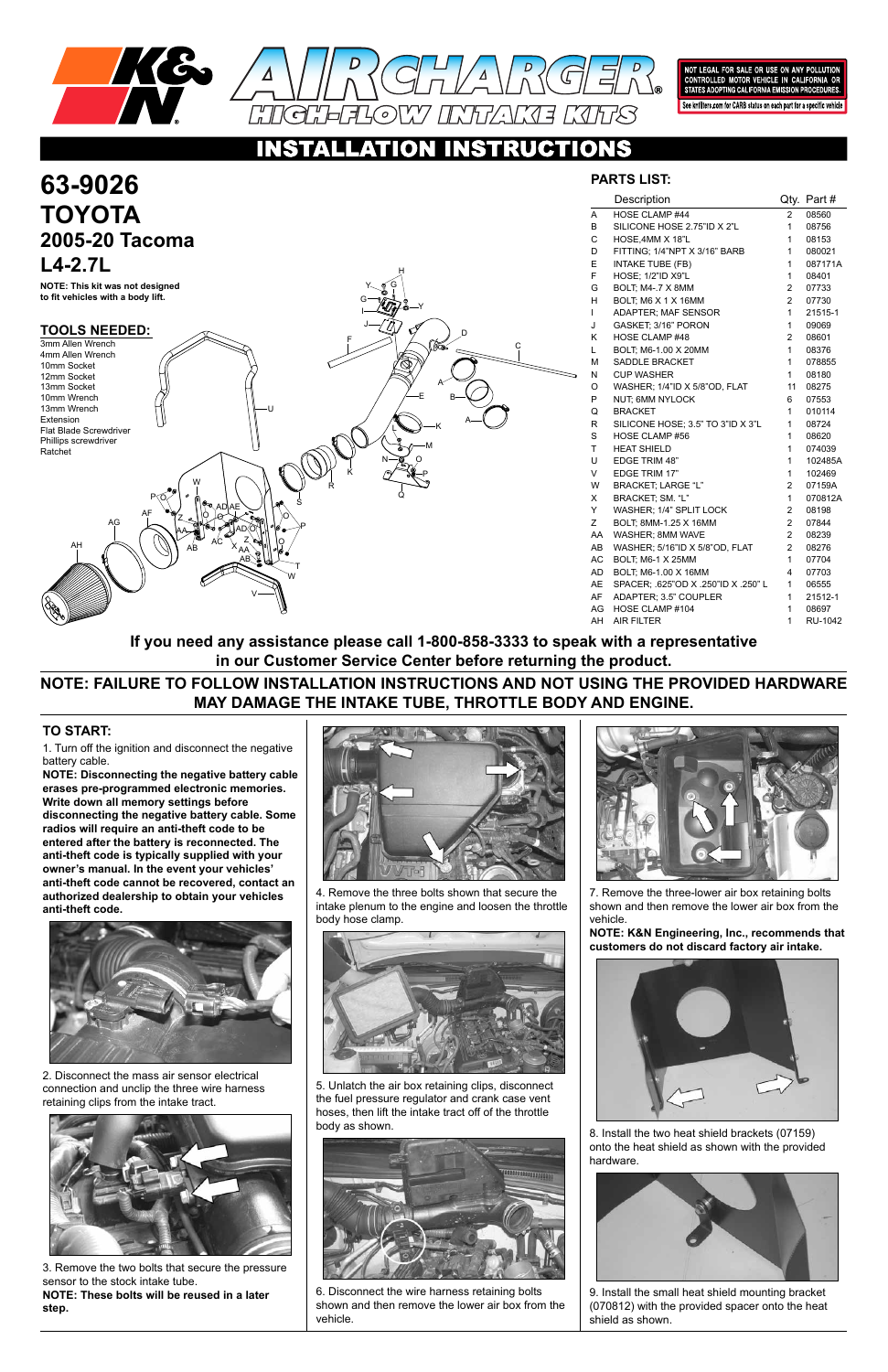# **Continued INSTALLATION INSTRUCTIONS**



10. Install the provided edge trim onto the heat shield as shown.



11. Remove the ABS pump mounting nut shown. **NOTE: This nut will be reused.**



12. Install the heat shield onto the vehicle and secure with the provided hardware and nut removed in step #11.



13. Install the saddle clamp onto the tube-mounting bracket with the provided hardware as shown.





14. Remove the two valve cover bolts shown. **NOTE: These bolts will be reused.**



15. Install the tube mounting bracket assembly onto the valve cover using the factory bolts removed in step #14.

16. Install the provided silicone hose (08756) onto the throttle body and secure with the provided hose clamp.



21. Install the supplied npt fitting into the K&N® intake tube as shown.

17. Remove the two mass air sensor retaining screws and then remove the mass air sensor from the factory air box.



18. Install the supplied gasket onto the mass air sensor adapter as shown.



19. Install the mass air sensor into the K&N® mass air adapter and secure with the provided bolts as shown.



20. Install the mass air sensor assembly into the

K&N® intake tube with the supplied hardware as shown.

**NOTE: Be sure to install the mass air sensor with the opening towards the filter inlet end of the intake tube.**



**NOTE: Plastic NPT fittings are easy to cross thread. Install the vent fitting "hand" tight, then turn it two complete turns with a wrench.**



22. Install the K&N® intake tube onto the throttle body and align with the saddle bracket.



23. Secure the K&N® intake tube to the saddle bracket with the provided hose clamps. Also tighten the hose clamp securing the intake tube to the throttle body.



24. Install the provided vacuum hose onto the fuel pressure regulator and then onto the K&N® intake tube as shown.



25. Install the provided crank case vent hose onto the valve cover port and then onto the K&N® intake tube as shown.



26. Install the pressure sensor onto the K&N® intake tube using the bolts removed in step #3.



27. Install the radius filter adapter into the K&N® air filter and secure with the provided hardware as shown.